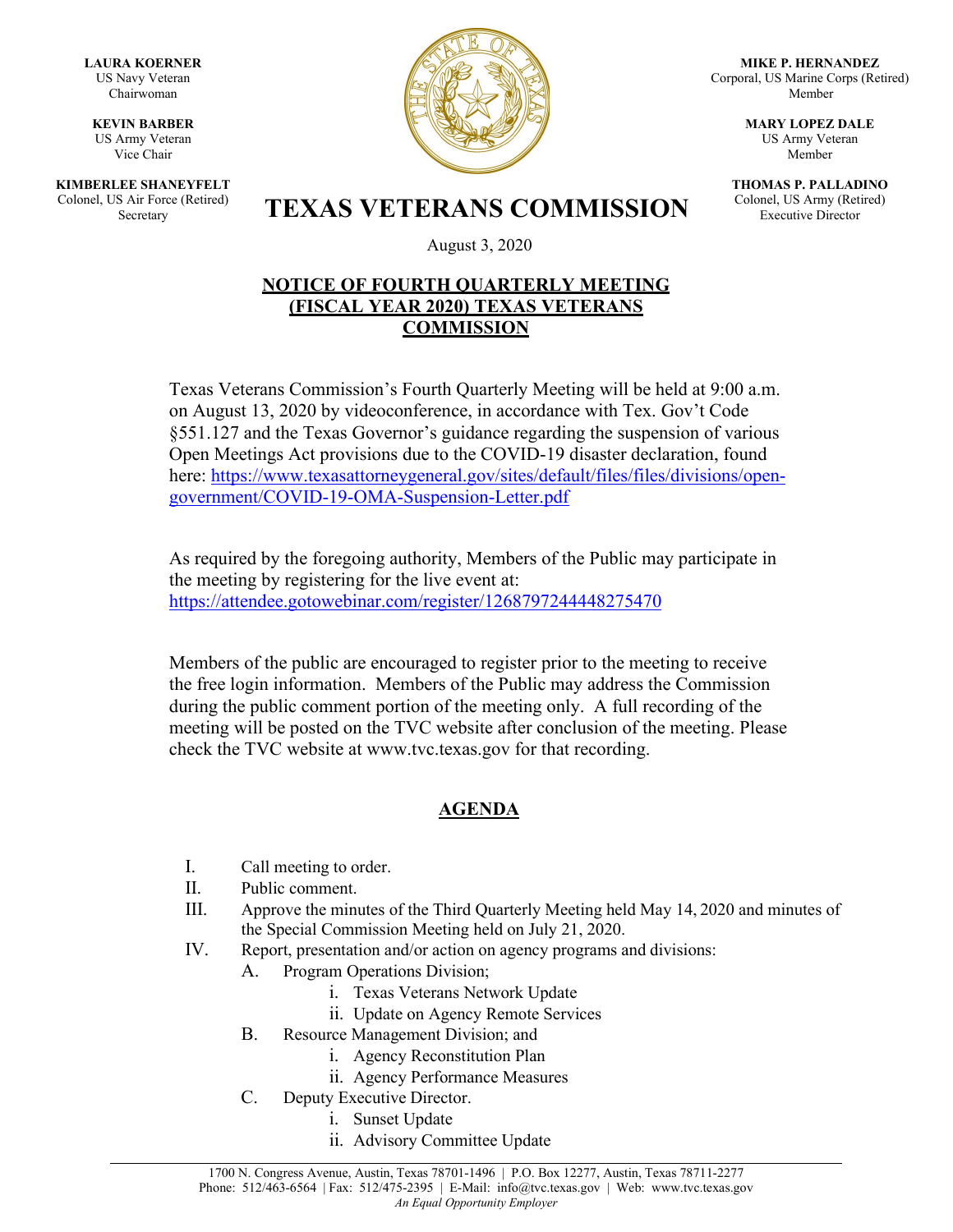| V.    | Quarterly Report from Veterans County Service Officer Advisory<br>Committee.                                                                |
|-------|---------------------------------------------------------------------------------------------------------------------------------------------|
| VI.   | Report, presentation and/or action regarding Request to Exceed FTE<br>Authorization.                                                        |
| VII.  | Report, presentation and/or action regarding Legislative Appropriation<br>Request for Fiscal Years 2022-2023.                               |
| VIII. | Report, presentation and/or action regarding Fiscal Year 2021 Annual<br>Internal Audit Plan.                                                |
| IX.   | Report, presentation and/or action regarding Appropriation Year 2020<br>Third Quarter Operating Statement.                                  |
| X.    | Report, presentation and/or action on Fiscal Year 2020-2021 Operating<br>Budget.                                                            |
| XI.   | Report, presentation, and/or action regarding the 2020 Employee<br><b>Engagement Survey Results.</b>                                        |
| XII.  | Report, presentation, and/or action regarding 2020 Veteran Needs<br>Assessment Study - Preliminary Report of Survey Data.                   |
| XIII. | Report, presentation and/or action regarding Commission Approval of Fund<br>for Veterans' Assistance 2020-21 Request for Application (RFA). |
| XIV.  | Report, presentation and/or action regarding acceptance of gifts.                                                                           |
| XV.   | Executive Director report.                                                                                                                  |
| XVI.  | <b>Executive Session.</b>                                                                                                                   |

## THE FOLLOWING MAY BE DISCUSSED IN EXECUTIVE SESSION OR OPEN MEETING AND HAVE ACTION TAKEN IN AN OPEN MEETING:

- A. Government Code §551.074(a)(1) The Appointment, Employment, Evaluation, Reassignment, Duties, Discipline, or Dismissal of the Executive Director, Executive Staff, and/or other personnel, as identified in this agenda.
- B. Government Code §551.071(1) Contemplated Litigation or Pending Litigation: *Benjamin Rosario v. Texas Veterans Commission*, Cause No. 1:18-CV-01008-RP, in the Western District of Texas.
- C. Government Code §551.071(1) Contemplated Litigation or Pending Litigation: *Benjamin Rosario v. Texas Veterans Commission,* Cause No. D-1-GN-19-000725, in the 459<sup>th</sup> District Court, Travis County, Texas.
- D. Government Code §551.071(1) Contemplated Litigation or Pending Litigation: *Yishai Rena' Qoye v. Texas Veterans Commission,* Cause No. 202010072, in the 61<sup>st</sup> District Court, Harris County, Texas.
- E. Government Code §551.071(2) All Matters Identified in This Agenda Where the Commission Seeks the Advice of Its Attorney as Privileged Communications under the Texas Disciplinary Rules of Professional Conduct of the State Bar of Texas and to Discuss the Open Meetings Act and the Administrative Procedure Act.
- XVII. Discussion and take possible action on the items in Executive Session.
- XVIII. Discussion to set date, time, and location of next Commission meeting.
- XIX. Adjournment.